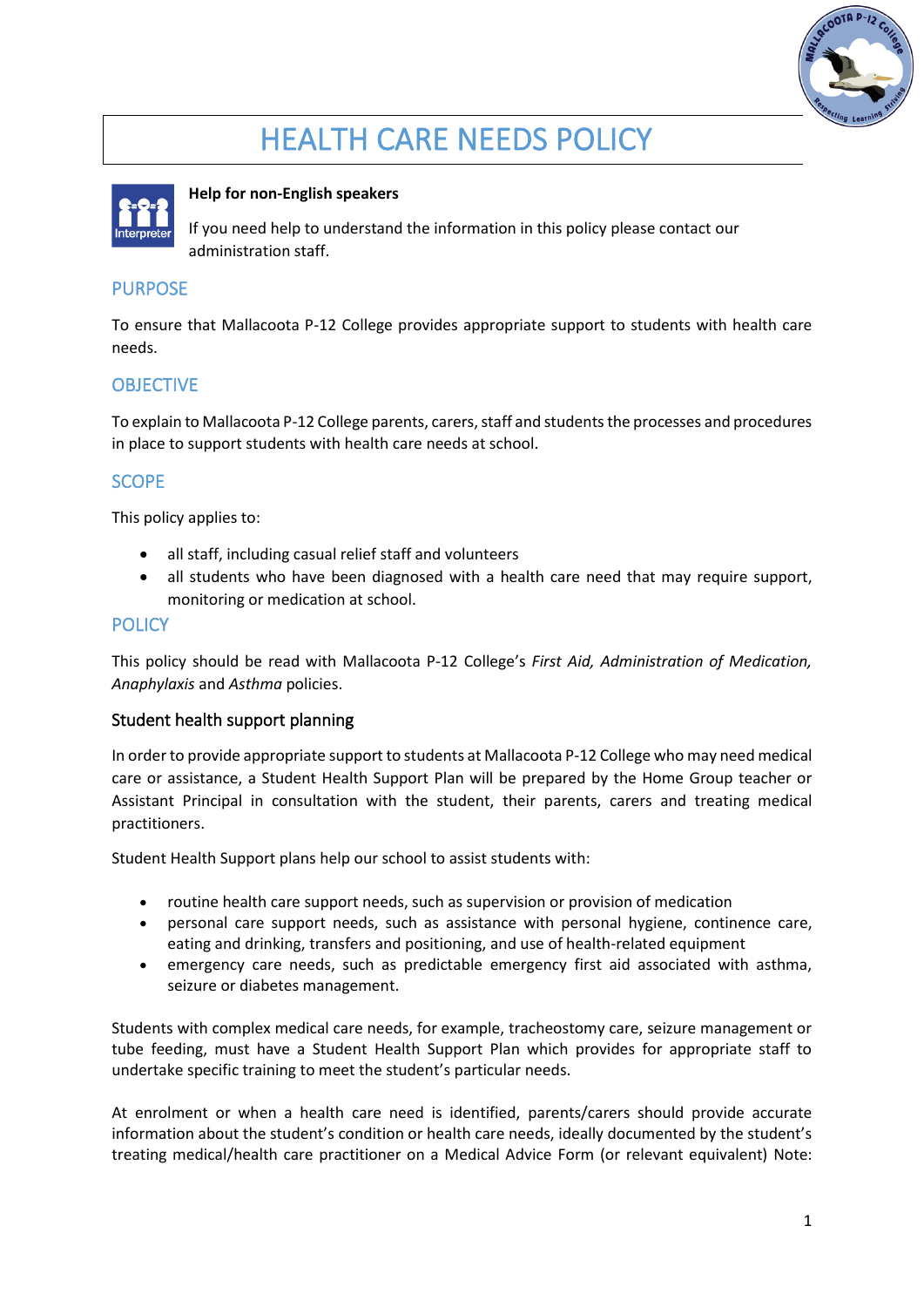

Template health planning forms are available here: [https://www2.education.vic.gov.au/pal/health](https://www2.education.vic.gov.au/pal/health-care-needs/resources)[care-needs/resources\]](https://www2.education.vic.gov.au/pal/health-care-needs/resources)

Mallacoota P-12 College may invite parents and carers to attend a Student Support Group meeting to discuss the contents of a student's Health Support Plan and assistance that the student may need at school or during school activities.

Where necessary, Mallacoota P-12 College may also request consent from parents and carers to consult with a student's medical practitioners, to assist in preparing the plan and ensure that appropriate staff understand the student's needs. Consultation with the student's medical practitioner will not occur without parent/carer consent unless required or authorised by law.

Student Health Support Plans will be reviewed:

- when updated information is received from the student's medical practitioner
- when the school, student or parents and carers have concerns with the support being provided to the student
- if there are changes to the support being provided to the student, or
- on an annual basis.

#### Management of confidential medical information

Confidential medical information provided to Mallacoota P-12 College to support a student will be:

- recorded on the student's file
- shared with all relevant staff so that they are able to properly support students diagnosed with medical conditions and respond appropriately if necessary.

# COMMUNICATION

This policy will be communicated to our school community in the following ways:

- Included in staff induction processes and staff training
- Available publicly on our school's website
- Discussed at staff briefings/meetings as required
- Included in transition and enrolment packs
- Discussed at parent information nights/sessions- where relevant
- Reminders in our school newsletter
- Hard copy available from school administration upon request

# FURTHER INFORMATION AND RESOURCES

- the Department's Policy and Advisory Library (PAL):
	- o [Health Support Planning Forms](https://www2.education.vic.gov.au/pal/health-care-needs/resources)
	- o [Complex Medical Care Supports](https://www2.education.vic.gov.au/pal/health-care-needs/guidance/complex-medical-care-supports)
	- o [Child and Family Violence Information Sharing Schemes](https://www2.education.vic.gov.au/pal/information-sharing-schemes/policy)
	- o [Privacy and Information Sharing](https://www2.education.vic.gov.au/pal/privacy-information-sharing/policy)
- Administration of Medication Policy.